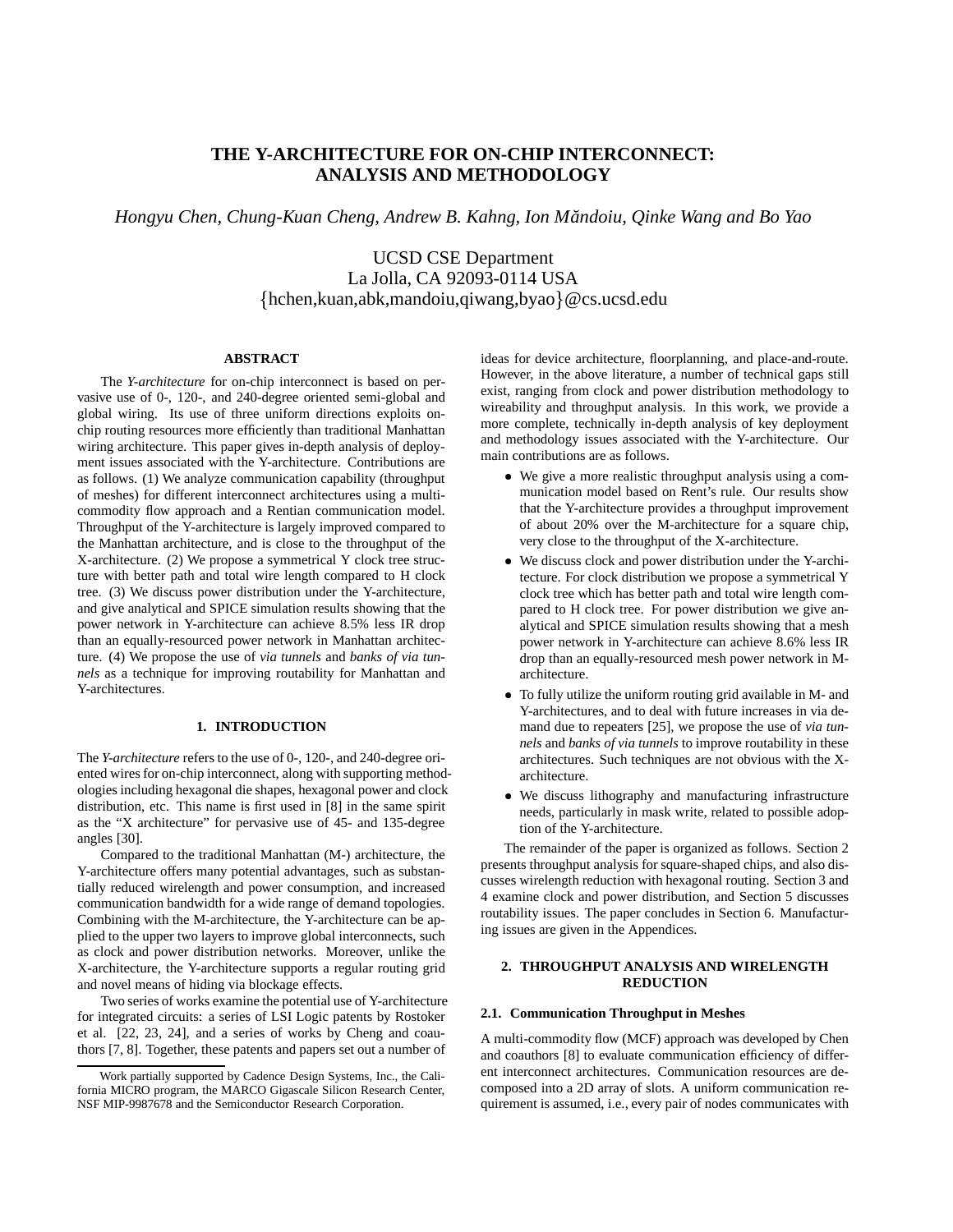

Figure 1:  $7 \times 7$  meshes with different interconnect architectures.

equal demand and all communications occur at the same time. The throughput, defined as the maximum amount of communication flow simultaneously achievable between every pair of nodes, is computed by a provably good multicommodity flow (MCF) algorithm [11] and is used to measure communication capabilities of different interconnect architectures.

#### *2.1.1. Rentian Communication Demand*

The uniform pairwise communication used in [8] is simple and general. However, it is not very realistic, since in a well-designed layout the probability of communication decreases with increasing distance between nodes. Stroobandt et al. [26] derive from Rent's rule an expression for *occupation probability*, i.e., the probability that a given pair of points will be connected by a wire in an optimal physical placement of the circuit. For a hierarchical placement of a circuit with Rent exponent  $p$  in a two-dimensional Manhattan grid, the occupation probability of a pair of points with Manhattan distance D between them can be approximated by  $CD^{2p-4}$  with C a increase normalization constant.<sup>1</sup> When only 2-pin nets are considered, the occupation probability indicates the probability of communication between pairs of nodes. In the following, we fairly and realistically compare communication throughput capabilities of different interconnect architectures, assuming a Rentian communication demand. I.e., two unit-area slots have communication demand that decreases with the Euclidean distance  $D$  between them, in proportion to  $D^{2p-4}$ .

#### *2.1.2. Communication Throughput*

A widely quoted survey of Bakoglu [3] indicates that the Rent exponent at the chip and module level of high-speed computers is approximately 0.63. We compute the *throughput* – defined to be the maximum fraction of communication demand simultaneously satisfied between every pair of nodes in  $n \times n$  square meshes – using the MCF algorithm. The throughput is tightly correlated to routability, and describes communication capabilities of different interconnect architectures. Figure 1 illustrates three  $7 \times 7$  meshes using different interconnect architectures. For Y-architecture, the shape of each slot is hexagonal, and the enclosing box of the slots is close to square. Although Y-architecture meshes are different

Table 1: Normalized throughput (and improvement vs. Marchitecture) in square chips with Rentian demand. Last column gives the optimal ratio of diagonal to axis-parallel routing edges.

| # Nodes | M-architecture | Y-architecture        |       | X-architecture        |       |          |
|---------|----------------|-----------------------|-------|-----------------------|-------|----------|
|         | Norm. Thrpt    | Norm. Thrpt Impr. (%) |       | Norm. Thrpt Impr. (%) |       | RA Ratio |
| 81      | 1.989          | 2.354                 | 18.30 | 2.412                 | 21.25 | 1.18     |
| 100     | 1.989          | 2.366                 | 18.92 | 2.419                 | 21.59 | 1.20     |
| 121     | 1.987          | 2.374                 | 19.47 | 2.420                 | 21.78 | 1.23     |
| 144     | 1.986          | 2.382                 | 19.94 | 2.423                 | 22.00 | 1.25     |
| 169     | 1.991          | 2.386                 | 19.84 | 2.425                 | 21.76 | 1.25     |
| 196     | 1.990          | 2.392                 | 20.19 | 2.429                 | 22.02 | 1.25     |
| 225     | 1.988          | 2.395                 | 20.47 | 2.429                 | 22.14 | 1.25     |
| 256     | 1.992          | 2.400                 | 20.44 | 2.430                 | 21.98 | 1.25     |
| 289     | 1.992          | 2.402                 | 20.58 | 2.433                 | 22.11 | 1.25     |

from M- and X-architecture meshes, this does not significantly affect the communication demand. For the  $17 \times 17$  Y-mesh, total communication demand is only 1.8% different from that for other architectures.

In the experiments, total routing area is set to be the same for all meshes. We normalize the computed throughput so that it is independent of the dimension of meshes and total communication demand.<sup>2</sup> Table 1 lists the results for  $n = 9$  to 17. Compared to the M-architecture, the Y-architecture provides an average throughput improvement of 19.8% for  $n \times n$  meshes, which is comparable to the 21.9% improvement achieved by the X-architecture. For a  $17 \times 17$  mesh, Y-architecture provides an throughput improvement of 20.6% while X-architecture achieves an improvement of 22.1%.

For both the M- and Y-architectures, equally distributed edge capacities produce maximum throughput on  $n \times n$  meshes. For the X-architecture, the last column of Table 1 shows the optimal ratio of the routing area of diagonal routing edges to that of Manhattan (axis-parallel) edges. Empirically, this ratio approaches 1.25 as  $n$ increases.

A rectangular chip has communication bottlenecks on two (horizontal and vertical) middle cut lines. The physical dimension of the middle part of the chip restricts the communication flow and thus prevents us from achieving larger throughput. For Mand Y-architectures, convex-shaped chips (diamond chip for Marchitecture and hexagonal chip<sup>3</sup> for Y-architecture) produce better throughput by allowing more wires to cross the original middle cut lines [8]. However, octagonal chips for X-architecture are undesirable since they cannot be tiled together in the wafer without waste.

#### **2.2. Wirelength Reduction**

For completeness, here we briefly mention another aspect of the Y-architecture, namely, its potential for wirelength reduction. Because of its restrictions on routing directions, the M-architecture entails significant added wirelength beyond the Euclidean optimum. In the Y-architecture, routing is allowed along three uni-

<sup>&</sup>lt;sup>1</sup>Other routing architectures and distance metrics change only the normalization constant.

<sup>&</sup>lt;sup>2</sup>For example, the computed throughput on a  $n \times n$  mesh using Yarchitecture is normalized by  $\frac{TDM}{TDL} \cdot D_c/n$ , where  $TD_M$  and  $TD_Y$  are total demand for M- and Y-architectures, respectively, and  $D_c$  is the communication demand crossing the horizontal middle cut line on the Manhattan mesh.

<sup>3</sup>Note that it is not necessarily a regular hexagon: either h- or vsymmetry suffices.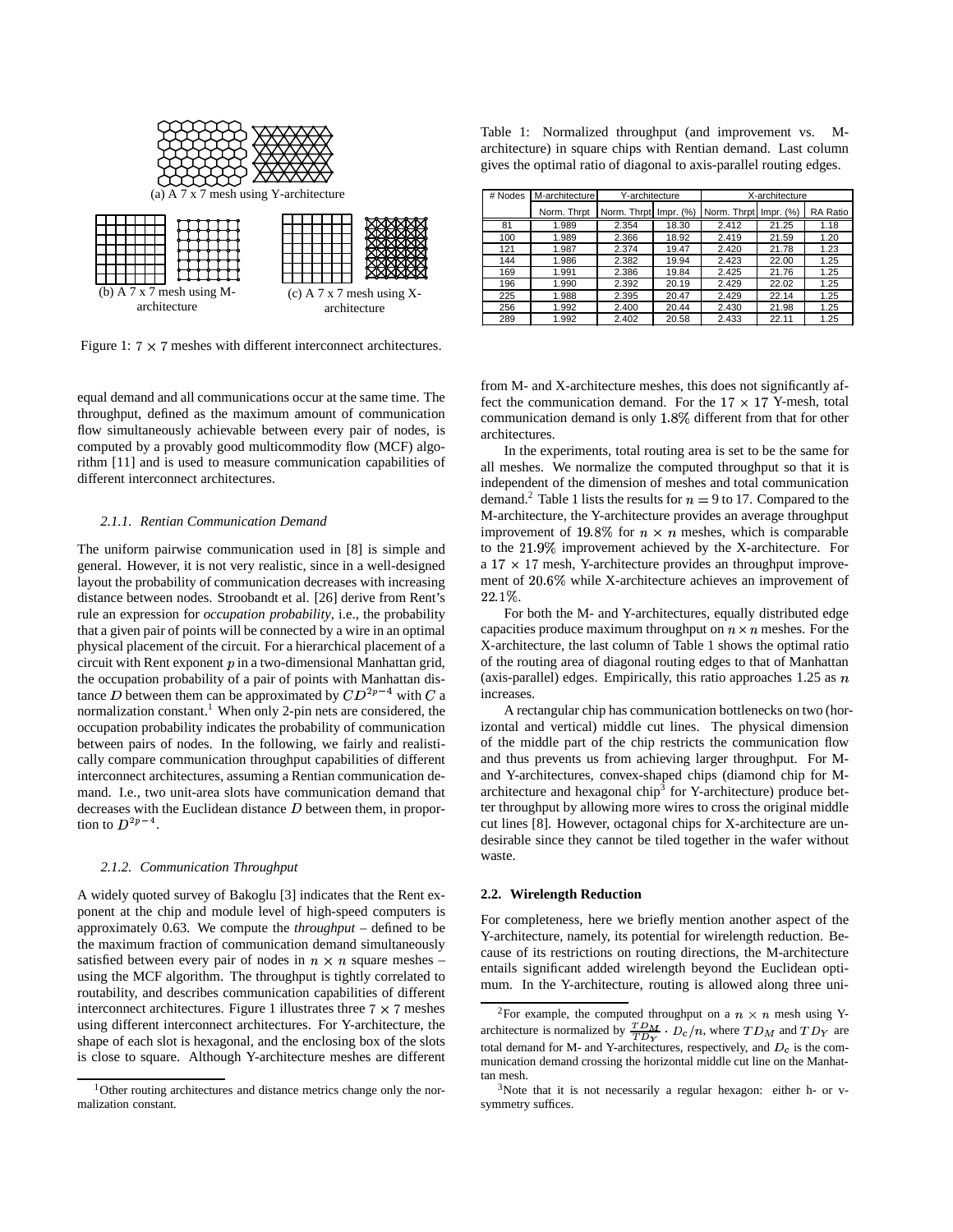form orientations, and total wirelength is expected to be reduced. An accurate cost-benefit analysis of the Y-architecture is impossible without good estimation of the expected wirelength reduction when switching from rectilinear to hexagonal routing. There are some estimates in the literature [19, 20, 13, 14, 22, 27, 8]; unfortunately, most estimates do not adequately address the effect of routing-geometry-aware placement on the overall wirelength improvement.

Studies [15] show that Manhattan placers tend to align circuit elements either vertically or horizontally, leaving few opportunities to exploit additional routing directions. A Y-aware placer factors in hexagonal wiring during placement, and results in better placements of nets when such wiring is used to route the nets. Recently, Chen and coauthors [9] estimate the wirelength improvement achieved by Y-aware or X-aware placement and routing versus Manhattan placement and routing. The estimate is based on a simplified placer which uses simulated annealing driven by hexagonal or octilinear wirelength estimation. According to the results, the Y-architecture achieves a wirelength improvement up to about 8.3%. The X-architecture further reduces total wirelength to be up to about 11.4% over M-architecture and it produces about 3.3% wirelength reduction over Y-architecture with the cost of one more routing direction.

## **3. Y CLOCK TREE**

Clock distribution networks synchronize the flow of data signals among synchronous data paths. The design of these networks can dramatically affect system-wide performance and reliability. The "H" clock tree [4] is widely used in the IC industry. In the H-tree, clock terminals are arranged in a symmetric fashion, and are connected by a hierarchy of planar symmetric "H" structures. When octilinear routing is allowed, the "H" structure can be replaced with an "X" structure, so that source-sink path (i.e., insertion) delay and total wirelength are decreased. However, undesirable overlapping (superposition) may occur between parallel interconnect wires.



Figure 2: Y Clock Tree.

With three uniform routing directions, a *Y clock tree* can be built as depicted in Figure 2(a), essentially giving a "distorted Xtree" with reduced wirelength and non-superposed wiring. Let the distance between two adjacent clock terminals be 1. Path length from the clock source to clock terminal, as well as total wirelength, are compared with H-tree and X-tree in Table 2. The Y clock tree has a path length of  $.7887 \cdot (2^n - 1)$ ,  $21.1\%$  less than the H-tree.

Table 2: Path length and total wirelength of H-tree, X-tree and Y-tree.

|        | Path Length    | <b>Total Wirelength</b> |  |
|--------|----------------|-------------------------|--|
| H-tree | ′ ຕ $\,n$      |                         |  |
| X-tree | $\mathfrak{m}$ | $2^n$ (2 $^n$           |  |
| Y-tree | νο             |                         |  |

Its total wirelength is  $1.366 \cdot 2^n(2^n - 1)$ ,  $8.9\%$  less than H-tree, and  $3.4\%$  less than X-tree. Actually, the one-level Y-tree shown in Figure 2(b) is the optimal Euclidean Steiner Minimum Tree to connect four adjacent clock terminals  $s1$ ,  $s2$ ,  $s3$ ,  $s4$  and the clock source  $o$ . Thus the Y clock tree provides minimal total wirelength among all clock trees with similar symmetric structure. The further advantage of Y clock tree is that there is no overlapping of parallel interconnect wires. It can be shown:

**Theorem 1** *Let the distance between two adjacent clock terminals be . The minimum distance between two parallel interconnect wires is*  $\frac{\sqrt{3}-1}{4}D$ .

**Proof.** Suppose there is a coordinate system with a -30-degree  $x$ axis, a 90-degree y-axis and the origin  $(0, 0)$  at the center of the main Y-tree structure (see Figure 2(b)). Then in a one-level Y-tree, the two bold interconnect wires that are parallel to the  $x$ -axis in the figure have y-coordinates of  $\pm a$ . In a two-level Y-tree, the lowest-level  $x$ -axis-parallel interconnect wires have  $y$ -coordinates of  $\pm a \pm 2a$  and  $\pm a \pm 2(a + b)$ . Generally, in an *n*-level Y-tree, *y*coordinates of the lowest-level  $x$ -axis-parallel interconnect wires are  $\pm a \pm (2a \text{ or } 2(a + b)) \pm ... \pm (2^{n-1}a \text{ or } 2^{n-1}(a + b)).$ 

Since  $a = \frac{D}{2}(1 - \frac{\sqrt{3}}{3})$ , a  $(1-\frac{\sqrt{3}}{3})$ , and  $(a+b) = \frac{b}{2}(1+\frac{\sqrt{3}}{3})$ , the set  $\left(1+\frac{\sqrt{3}}{3}\right)$ , the ycoordinates can be written as  $(\pm 2^{0} \pm 2^{1} \pm ... \pm 2^{n-1}) \cdot \frac{1}{2}D +$  $(\pm 2^0 \pm 2^1 \pm ... \pm 2^{n-1})$   $\frac{\sqrt{3}}{8}D$ . These values cannot be zero because the values of  $\pm 2^{0} \pm 2^{1} \pm ... \pm 2^{n-1}$  must not be zero, and the minimum absolute value among them is  $a = \frac{D}{2}(1 - \frac{\sqrt{3}}{3})$ . Thus the minimal distance between two parallel interconnect wires in the Y clock tree is  $\frac{\sqrt{3}}{2}a = \frac{\sqrt{3}-1}{4}D$ .

## **4. Y POWER DISTRIBUTION**

Excessive voltage drop in the power grid can slow device switching speed and reduce noise margin. Robust power distribution within available area resource is critical to chip performance and reliability. Hierarchical mesh structures are widely used for power distribution in high performance chips because of their robustness [5]. In this section, we show that power distribution in the Y-architecture is not only natural, but achieves less IR drop than equally-resourced mesh distribution in the M-architecture.

Our comparison is based on the following model of the power distribution network.

• The power distribution network is constructed by a hierarchy of mesh structures connected by vias at crossing points of wires. Each mesh has equal wire spacing and wire width. Ignoring the resistance of vias<sup>4</sup>, we assume perfect contact at each crossing point.

<sup>&</sup>lt;sup>4</sup>In practice, high current density on vias often causes reliability problems. In the Y-architecture, assuming same wire width, the area of intersection (overlap) between two adjacent-layer wires is larger than in the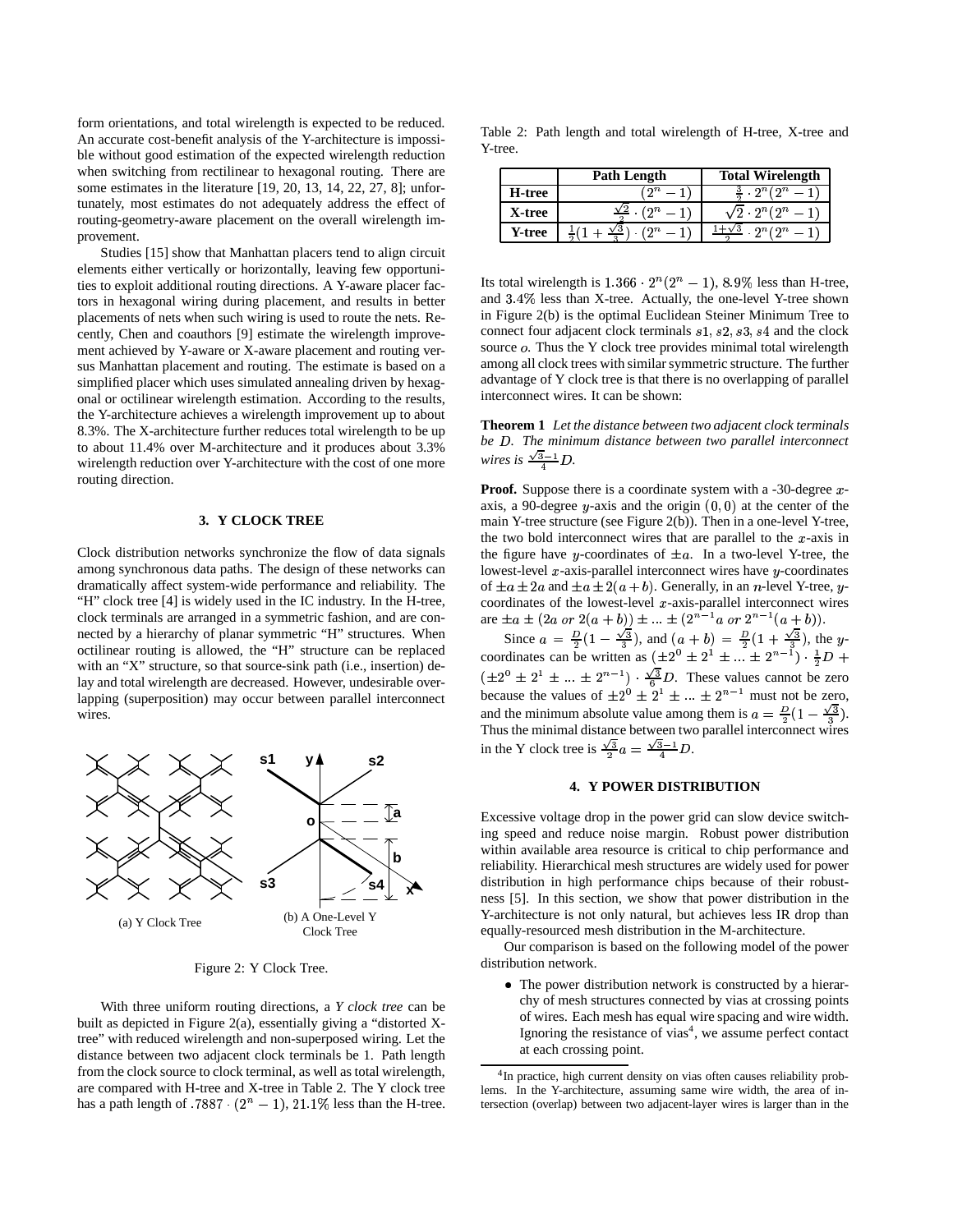

Figure 3: Power distribution networks and representative areas for M- and Y-architectures.

- On top of metal layers, there are arrays of C4 power pads evenly distributed on the surface of the power mesh.
- Under the bottom-level mesh, there are devices connected to the wires of the bottom-level mesh. The devices are modeled as uniform current sinks and placed at crossing points of the bottom-level mesh.

In state-of-art designs, there is a fairly large number  $(100)$ of power pads evenly distributed on the surface of the top-level power mesh [32]. It is reasonable to assume that the whole power mesh is an infinite resistive grid constructed by replicating the area surrounded by adjacent power pads. Figure 3 illustrates twolevel power meshes and the *representative areas* in the M- and Yarchitectures. Our analysis and circuit simulations consider only the worst-case IR-drop on the representative area. This method is also used in [10].

#### **4.1. IR-Drop on Single-Level Power Mesh**

Static IR-drop on a hierarchical power mesh depends largely on the top-level mesh since usually the top-level mesh is wider and coarser and most current flows along the top-level mesh. Here we analyze and compare the worst-case static IR-drop on a singlelevel power mesh in the M- and Y-architectures.

#### *4.1.1. IR-Drop on Single-Level Power Mesh in the Y-Architecture*

A single-level power mesh in the Y-architecture is abstracted as an infinite triangular resistive lattice with edge resistance  $R_Y$ .<sup>5</sup> We examine IR-drop in the triangular area with  $N_Y$  rows surrounded

by three adjacent power pads<sup>6</sup>; the worst-case IR-drop appears at the center of this representative area. Each power pad supplies a current  $I_Y = N_Y^2 i$  to the power mesh, where i is the current drain at each intersection on the mesh.

Assume there is a coordinate system with the origin at the center of the power mesh, and 0-degree and 120-degree lines used as  $m$ -axis and  $n$ -axis, respectively. We analyze the voltage drop between the node  $(0,0)$  and the power pad at  $(\frac{N_y}{3}, -\frac{N_y}{3})$  by con- sidering currents from power pads and evenly distributed current sinks separately.

**IR-drop caused by currents from power pads.** Suppose only a current  $I_Y$  enters the lattice at the node  $(m_s, n_s)$  and leaves at infinity. The voltage drop for any node on the lattice is analyzed in [2]. The voltage drop between  $(m_s, n_s)$  and  $(m, n)$ , denoted as  $V_{(m_s, n_s)}(m, n)$ , is given by the integral

$$
\frac{I_Y R_Y}{2\pi} \int_{0}^{\pi/2} (1 - e^{-|(m-m_s)-(n-n_s)|x} \qquad (1)
$$
  
\n
$$
\cos(((m-m_s)+(n-n_s))y)/(\sinh x \cos y) dy,
$$

where  $2 \cosh x \cos y + \cos 2y = 3$ . When  $|(m-m_s)-(n-n_s)|$ is large, the voltage drop  $V_{(m_s, n_s)}(m, n)$  can be approximated as

$$
\frac{I_Y R_Y}{4\sqrt{3}\pi}[\ln((m-m_s)^2 + (n-n_s)^2 - (m-m_s)(n-n_s)) + c_1], (2)
$$

where  $c_1 = 3.6393$  is a constant.

Let  $V_{(m_s,n_s)}$  denote the voltage drop between  $(0,0)$  and the power pad at  $(\frac{N_Y}{3}, -\frac{N_Y}{3})$  caused by the current source at  $(m_s, n_s)$ . According to the above approximation, we have

- when  $(m_s, n_s) = (\frac{N_Y}{3}, \frac{N_Y}{3}),$ <br>  $V_{(m_s, n_s)} \approx (I_Y R_Y / 4\sqrt{3}\pi)(2 \ln N_Y \ln 3 + c_1);$
- when  $(m_s, n_s) \neq (\frac{N_Y}{3}, -\frac{N_Y}{3}), V_{(m_s, n_s)} = V_{(m_s, n_s)}$  $_{s)} = V_{(m_s, n_s)}(0, 0)$ when  $(m_s, n_s) \neq (\frac{N_Y}{3}, \frac{-N_Y}{3}), V_{(m_s, n_s)} = V_{(m_s, n_s)}(0, 0) -$ <br>  $V_{(m_s, n_s)}(\frac{N_Y}{3}, \frac{-N_Y}{3}) \approx (I_Y R_Y/2\sqrt{3}\pi) \ln \frac{D_0}{D}$ , where  $D_s$ is the Euclidean distance between  $(m_s, n_s)$  and  $(\frac{N_Y}{3}, -\frac{N_Y}{3})$ , and  $D_0$  is the Euclidean distance between  $(m_s, n_s)$  and  $(0, 0)$ . The constant  $c_2 = \sum_{m=0}^{\infty} \ln \frac{D_0}{D_s}$  can  $s) \neq (\frac{N_Y}{3}, -\frac{N_Y}{3})$  $\ln \frac{D_0}{D}$  can

 be computed by a simple algorithm, which calculates the summation for all the current sources within a circle around the origin. As the radius of the circle increases, the summation converges to a constant  $c_2 = -1.173679$ .

Therefore, if only currents from power pads are considered, the voltage drop between  $(0, 0)$  and the power pad at  $(\frac{N_Y}{3}, -\frac{N_Y}{3})$  is

$$
V_{source} = \sum_{(m_s, n_s)} V_{(m_s, n_s)} = \frac{I_Y R_Y}{2\sqrt{3}\pi} (\ln N_Y + C_Y), \quad (3)
$$

where  $C_Y = c_1/2 - \ln 3/2 + c_2 = 0.09666$ .

**IR-drop caused by evenly distributed current sinks.** Next, we consider the voltage drop caused by current sinks at the intersections of the power mesh. If the voltage between  $(0, 0)$  and  $(m, n)$ 

M-architecture. Hence, we can place a bigger via between adjacent layers or place more vias in the via array between adjacent layers to reduce resistance and current density for vias. Let  $A_Y$ ,  $A_X$ , and  $A_M$ represent this area for Y-, X- and M-architectures, respectively. We have  $A_Y = 1.1547 A_M$  and  $A_X = 1.414 A_M$ .

<sup>&</sup>lt;sup>5</sup>Note that for a uniform mesh with fixed total routing area, the edge resistance is independent with the number of metal lines on the mesh. When

the number lines increases, wire pitch and wire width decreases with the same ratio, and the edge resistance remains the same.

<sup>6</sup>E.g., for the top-level mesh in the Y-architecture shown in Figure 3 (b),  $N_Y=3$ .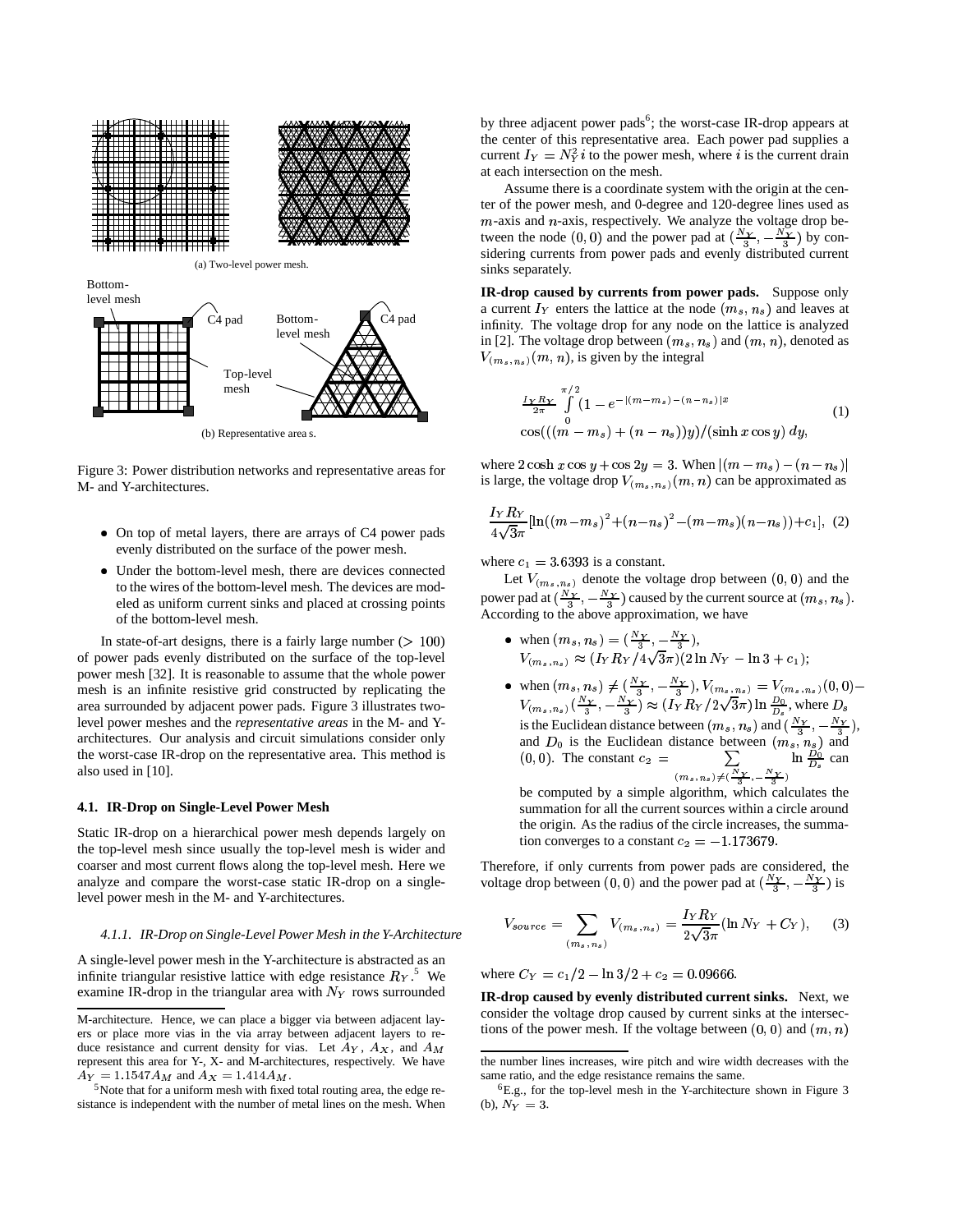Table 3: Simulation results for worst-case IR-drop on the singlelevel power mesh in the Y-architecture, compared to estimated values (mV).

| $N_Y$ | <b>IR-Drop</b> | <b>Estimated IR-Drop</b> | Error |
|-------|----------------|--------------------------|-------|
| 3     | 166.67         | 165.39                   | 1.280 |
| 6     | 229.17         | 229.08                   | 0.088 |
| 9     | 266.36         | 266.34                   | 0.019 |
| 12    | 292.78         | 292.77                   | 0.008 |
| 15    | 313.28         | 313.27                   | 0.005 |
| 18    | 330.03         | 330.03                   | 0.004 |
| 21    | 344.20         | 344.19                   | 0.003 |
| 24    | 356.47         | 356.46                   | 0.003 |

is denoted by  $V_{sink}(m, n)$ , by a combination of Ohm's and Kirchhoff's Laws we have

$$
V_{sink}(m-1, n) + V_{sink}(m+1, n) + V_{sink}(m, n+1) +V_{sink}(m, n-1) + V_{sink}(m-1, n-1) +V_{sink}(m+1, n+1) - 6V_{sink}(m, n) = iR_Y.
$$
\n(4)

If the resistive lattice is regarded as a discrete approximation to a continuous resistive medium, we will obtain a potential function proportional to  $D^2$ , where D is the Euclidean distance from the origin. Therefore, we assume the following representation for the voltage between  $(0, 0)$  and  $(m, n)$ :

$$
V_{sink}(m, n) = k (m2 + n2 - mn), \t(5)
$$

where  $k$  is a constant. Equation (4) then yields

$$
V_{sink}(m, n) = \frac{iR_Y}{6} (m^2 + n^2 - mn). \tag{6}
$$

When only current sinks are considered, the voltage drop between  $(0, 0)$  and the power pad at  $(\frac{N_Y}{3}, -\frac{N_Y}{3})$  is

$$
V_{sink} = V_{sink}(\frac{N_Y}{3}, -\frac{N_Y}{3}) = \frac{I_Y R_Y}{18}.
$$
 (7)

**Verification of Worst-Case IR-Drop.** From the above analysis, we obtain the voltage drop at the center:

$$
V_Y = V_{source} + V_{sink} \approx \frac{I_Y R_Y}{18} + \frac{I_Y R_Y}{2\sqrt{3}\pi} (\ln N_Y + C_Y),
$$
\n(8)

where  $C_Y = 0.09666$ .

To verify the above formula for worst-case IR-drop on the single-level power mesh, we use HSpice to simulate various power meshes with different values of  $N_Y$ 's. Since the problem is linear in nature, in our experiments the resistance of each wire segment  $R_Y$  is simply set to be  $1K\Omega$ , and the total current drain in the area  $I_Y$  is set to be 1mA. We list simulation results for  $N_Y$  from 3 to 24 in Table 3, and compare them with the estimated values from the formula. The results show that the formula is accurate, with error less than 1%.

#### *4.1.2. Comparing IR-Drop on Single-Level Power Mesh*

For a single-level power mesh in the M-architecture, worst-case IR-drop is analyzed and verified in [34]. Suppose the power mesh has edge resistance  $R_M$ , number of rows within the representative

Table 4: IR-drop improvements in single-level Y-mesh vs. Mmesh.

| $N_M$ | Estimated IR-Drop $(mV)$ | IR-Drop Impr. $(\% )$ |
|-------|--------------------------|-----------------------|
|       | in M-mesh                | with Y-mesh           |
| 2     | 214.25                   | 10.78                 |
| 3     | 278.78                   | 8.28                  |
| 4     | 324.56                   | 7.11                  |
| 5     | 360.08                   | 6.41                  |
| 6     | 389.09                   | 5.93                  |
|       | 413.63                   | 5.58                  |
| 8     | 434.88                   | 5.31                  |
| Q     | 453.63                   | 5.09                  |

area  $N_M$  and current supplied by each power pad  $I_M$ , the worstcase IR-drop on the single-level Manhattan (M-) mesh is:

$$
\mathbf{V}_{\mathbf{M}} \approx \frac{\mathbf{I}_{\mathbf{M}} \mathbf{R}_{\mathbf{M}}}{8} + \frac{\mathbf{I}_{\mathbf{M}} \mathbf{R}_{\mathbf{M}}}{2\pi} (\ln \mathbf{N}_{\mathbf{M}} + \mathbf{C}_{\mathbf{M}}), \tag{9}
$$

where  $C_M = -0.1324$ .

To fairly compare the Y-mesh and M-mesh, we constrain the two meshes to have the same wire material and thickness, cover the same area (same total current drain) with the same wiring resource, and have the same number of crossing points and power pads. Therefore, we have  $R_Y = \sqrt{3R_M}$ ,  $I_Y = I_M$ , and  $N_Y = N_M$ . According to Equations (8) and (9), worst-case IR-drop on the single-level Y-mesh is less than that on the M-mesh:

$$
\Delta V = V_M - V_Y = cI_M R_M, \qquad (10)
$$

where  $c = 0.02309$ . We list IR-drop improvements with Y-mesh for different values of  $N_M$ . The number of wire lines between two adjacent power pads on the top-level power mesh is usually small [34]. When  $N_M = 4$ , static IR-drop improvement of the Y-mesh over M-mesh is 7.1%.

#### **4.2. IR-Drop on Hierarchical Power Mesh**

 $+ \mathbf{C_Y}$ ), lutions. We assume an equal sum of routing resources (i.e., total In practice, power is distributed through a hierarchy of six or more metal layers. In this section, we simulate hierarchical power networks for the Y- and M-architectures using HSpice, explore different configurations of power networks, and compare the best sorouting area) for Y- and M-architecture power distribution across layers M6, M5 and M4. In our experiment below, we set the total wiring area of M6, M5 and M4 to be 52% of the total representative area. The representative area for the Manhattan mesh is set to be a  $1.2mm$  by  $1.2mm$  square. To achieve the same power pad density, the representative area for the Y power grid is an equilateral triangle with edge length  $1.289mm$ . Further details of our comparison are as follows.

- Layer thickness and resistivity parameters of a 6-layer process are taken from TSMC  $0.13 \mu m$  copper process information [28]. Layer thicknesses are  $0.33 \mu m$  for M1,  $0.36 \mu m$ for M2-5, and  $1.02 \mu m$  for M6.
- M1-M3 power distribution is native to library cells and blocks, requiring a common interface (0-degree) at M4. Power routing in M1-3 has the same pitch in both the Y and Manhattan solutions: M1 has pitch of  $8\mu m$  and wire width of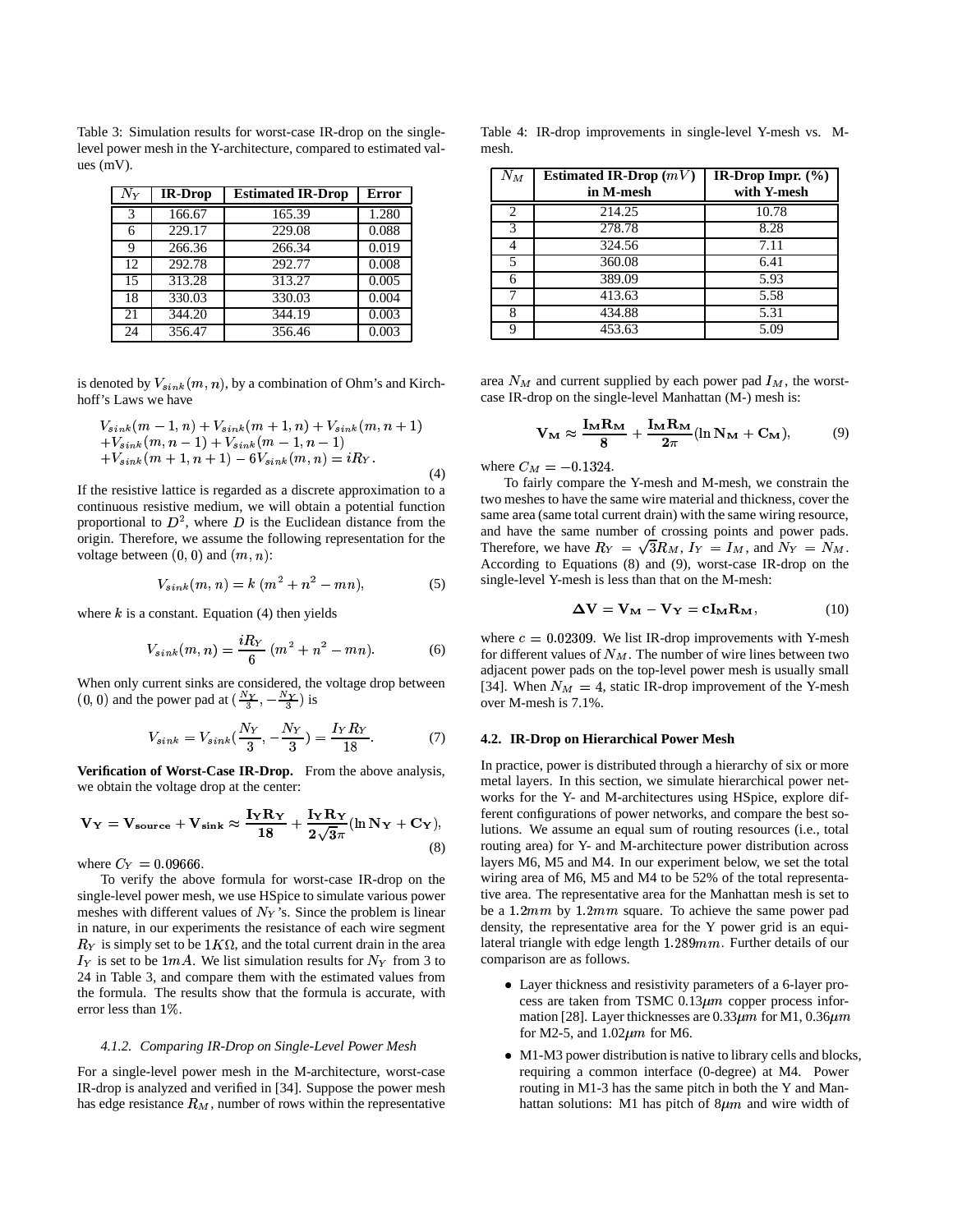

Figure 4: Routing grids in M-, Y- and X-architectures.

 $2\mu m$ , M2 has pitch of 60 $\mu$ m and wire width of  $4\mu$ m, and tunnel b M3 has pitch of 60 $\mu$ m and wire width of 4 $\mu$ m. M4 pitch is fixed at  $75\mu m$  to enable matchup with M1-3 macros and an apples-to-apples comparison.

- Allowed values of wiring separations (= pitches) on M5 and M6, denoted by S5 and S6, are  $\{600\mu m, 300\mu m, 150\mu m, \ldots \}$  $75\mu m$ . Allowed percentages of total wiring area used on M4 and M5, denoted as P4 and P5, are  $\{10\%, 20\%, 30\%,$  $40\%, \ldots, 80\%\}.$
- $\bullet$  1V voltage sources are placed at the corners of representative areas. Each current sink on M1 (between two adjacent vias) is  $5.21e-7A$ .

All combinations of wire pitch and wire width of M4, M5, and M6 are exhaustively searched. In the best M-architecture configuration, M6 has wire pitch of  $300 \mu m$  and uses 70% of the power routing resource on the top three layers; M5 has wire pitch of  $75\mu m$  and uses 20% of the resource. The IR-drop produced by this configuration is  $38.5mV$ . In the best Y-architecture configuration, M6 has pitch  $600 \mu m$  and uses 70% of the power routing resource, while M5 has pitch  $150 \mu m$  and again uses 20% of wiring area. The IR-drop is  $35.2mV$ , which is 8.6% smaller than that of the best M-architecture solution. Ongoing research seeks a more general and formal comparison.

## **5. ROUTABILITY IN THE Y-ARCHITECTURE**

## **5.1. Uniform Routing Grid**

A nice property of the Y-architecture is that there is a natural, uniform routing grid. Figure  $4(a)(b)$  illustrates the routing grid in the M- and Y-architectures, wherein each routing layer has exactly the same wiring pitch. Figure 4(c) shows the X-architecture grid, where identical layer pitches imply that wire intersection points are not coincident. It is therefore difficult to find a natural, resourceefficient, uniform wiring grid in the X-architecture.

A uniform routing grid is expected to benefit large VLSI designs for three main reasons. (1) It enables continued use of today's dominating gridded routing algorithms. (2) Most advanced manufacturing processes require uniform width and spacing for M2 through M5, e.g., to simplify determination of legal via locations. Uniform pitch and dimension is also increasingly required for printability in subwavelength lithography. (3) The uniform routing grid can permit integral coordinates (even if absolute positions have irrational coordinates!), significantly simplifying detailed routing and design rule checking algorithms.

#### **5.2. Via Tunnels and Via Tunnel Banks**

Another advantage of the uniform global routing grid is that we can utilize *via tunnels* and *via tunnel banks* to avoid the fragmentation of routing resource caused by vias ("via blockage effects"); this improves overall chip routability. In multi-layer routing, a via blocks wire tracks on layers through which it passes. Traditional routing schemes scatter vias all over the chip, and this fragmentation of routing resources may cause serious wireability problems. As we approach the 65nm technology node, this effect becomes more important, since buffering of global wires introduces many via chains that cut all the way from top-level metal down to the gate layer. We believe that the proposed use of via tunnels and via tunnel banks will improve routability and wiring density.



Figure 5: Via tunnel in M-architecture.



Figure 6: Bank of via tunnels in M-architecture.

Figure 5 shows an example of a *via tunnel* in Manhattan architecture. Figure 5 (a) is the bird view and Figure 5(b) is a 3-D side view. There are two routing layers shown in the figure: the upper layer is for horizontal routing and the lower layer is for vertical routing. We use the space on the vertical layer to detour the horizontal wires around the via to make the connection between terminals a and b. Because the detour happens on the lower layer, it will not affect the wire between terminals c and d on the upper layer.

By aligning a number of *via tunnels* shown in Figure 5 in vertical direction, we can get a *bank of via tunnels*. Figure 6 shows the bird view of a *bank of via tunnels*. Each *via tunnel* may have k vias arranged in a horizontal line (in Figure 6,  $k = 3$ ). Suppose we align *L* via tunnels into a bank. In the resulting bank, all the horizontal tracks are free to route, and only  $k + 2$  vertical tracks are blocked. Note that there are a total of  $kL$  vias in the bank; without *bank* of *via tunnels* up to  $kL$  tracks could be blocked on each layer the vias pass through. The use of *via tunnel banks* can significantly reduce the "via blocking" effect.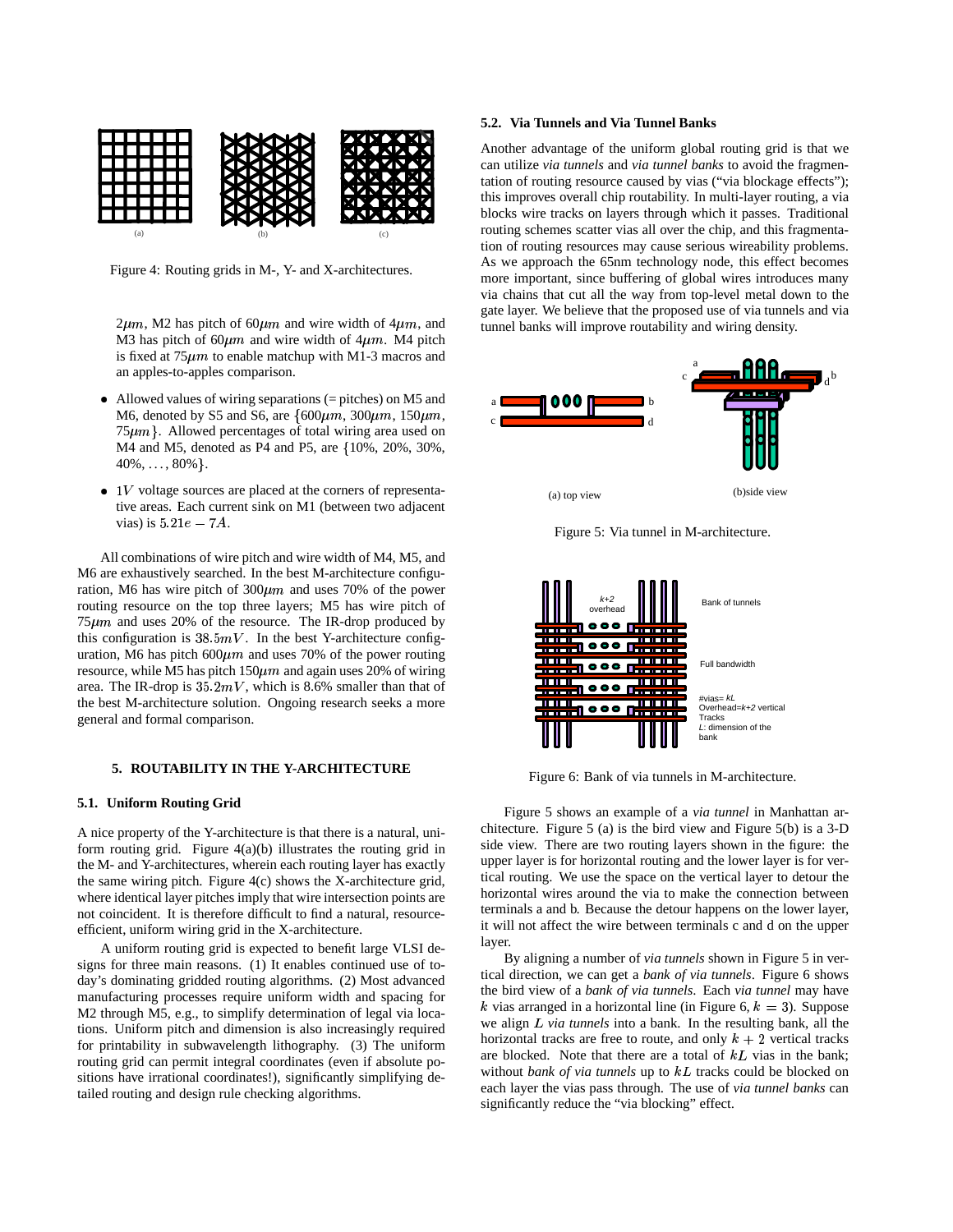

(a) A via tunnel in Y
architecutre

Figure 7: Via tunnels and bank of via tunnels in Y-architecture.



Figure 8: Bank of via tunnels in Y-architecture.

We have designed similar *via tunnel* and *bank of via tunnels* for Y-architecture.

- Figure7(a) shows the bird view of a simple *via tunnel* design in the Y-architecture. In this example, we have three layers. From top to bottom, the routing direction of each layer is 90-degree, 30-degree, and 150-degree, respectively. The circle in the center represents a through via. We use the space in the middle layer to detour wires around the via. We can achieve blockage free routing on the top and bottom layers, and have 5 tracks blocked on the middle layer.
- Similar to the construction of *banks of via tunnels* in Marchitecture, we align the *via tunnels* together to obtain a *bank of via tunnels* in Y-architecture. Figure 7(b) illustrate how two *via tunnels* shown in Figure 7(a) are aligned into 30-degree direction.
- Figure 8 depicts a *bank of via tunnels* in Y-architecture. Suppose the bottom  $k$  layers are used to perform intra-cell routing, and the top  $n - k$  layers are used for distributing signals to the banks. Assume each *via tunnel* has c vias in a line, and there are  $L$  *via tunnels* in the bank. All the  $ckL$ vias introduce only  $k + 4$  tracks of routing blockage on the 30-degree routing layers.

## **6. CONCLUSIONS**

In this paper, we have examined key issues concerning the potential use of Y-architecture for semiconductor ICs, including throughput analysis, estimates of wirelength savings, clock and power distribution methodology, wireability, and manufacturing. We have not discussed such issues as graphics engine changes, computationalgeometric data structures, number and coordinate systems, calibration of parasitic extraction (especially capacitance extraction) models, etc. Such "mundane" issues are part of the necessary groundwork for eventual deployment of the Y-architecture, and the subject of ongoing work in our group, but are beyond the scope of the present draft.

Further research directions may include: (1) theoretical analysis and high-impact designs or codes to demonstrate Y-architecture advantages; (2) more accurate estimations of expected wirelength improvement which formalizes interactions between nets; and (3) interfaces to current library cells and new Y-specific library cells. Many parts of a commercially successful Y-architecture methodology remain open. The Y-architecture also has applications beyond the die, e.g., it may be valuable on laminates used for multi-die integration, and on the buildup layers (e.g., BBUL [31]) that will replace traditional packages.

## **7. REFERENCES**

- [1] F. Abboud, S. Babin, V. Charkarian, et al. Design Considerations for an Electron-Beam Pattern Generator for the 130-nm Generation of Masks. *SPIE Symp. on Photomask and X-Ray Mask Technology VI*, SPIE Vol. 3748, 1999, pp. 385-399.
- [2] D. Atkinson, and F. J. van Steenwijk. Infinite Resistive Lattices. *Am. J. Phys.* 486, June 1999.
- [3] H. B. Bakoglu. *Circuits, Interconnections, and Packaging for VLSI*. Addison-Wesley, 1990.
- [4] H. B. Bakoglu, J. T. Walker, and J. D. Meindl. A Symmetric Clock Distribution Tree and Optimized High-Speed Interconnections for Reduced Clock Skew in ULSI and WSI Circuits. *Proc. IEEE Int. Conf. Computer Design*, Oct. 1986, pp. 118-122.
- [5] S. Boyd, L. Vandenberghe, and A. El Gamal. Design of Robust Global Power and Ground Networks. *Proc. ISPD*, 2001, pp. 283-288.
- [6] P. Buck, Dupont Photomasks, *personal communication*, Nov. 2002.
- [7] H. Chen, B. Yao, F. Zhou, and C. K. Cheng. Physical Planning of On-Chip Interconnect Architectures. *Proc. ICCD*, Sep. 2002, pp. 30-35.
- [8] H. Chen, B. Yao, F. Zhou, and C. K. Cheng. The Y-Architecture: Yet Another On-Chip Interconnect Solution. *Proc. ASPDAC*, 2003, pp. 840-846.
- [9] H. Chen, C.-K. Cheng, A. B. Kahng, I. Măndoiu, and Q. Wang. Estimation of Wirelength Reduction for  $\lambda$ -Geometry vs. Manhattan Placement and Routing. *Proc. ACM/IEEE Workshop on System Level Interconnect Prediction*, 2003, pp. 71-76.
- [10] A. Dharchoudhury and R. Panda. Design and Analysis of Power Distribution Networks in POwerPC Microprocessors. *Proc. DAC*, 1998, pp. 738-743.
- [11] N. Garg, and J. Konemann. Faster and Simpler Algorithms for Multicommodity Flow and other Fractional Packing Problems. *Proc.* 39<sup>th</sup> Annual Symp. on Foundations of Com*puter Science*, 1998, pp. 300-309.
- [12] M. Igarashi, T. Mitsuhashi, A. Lee, et al. A Diagonal-Interconnect Architecture and Its Application to RISC Core Design. *Proc. ISSCC*, 2002, pp. 166-167.
- [13] A. B. Kahng, I. I. Măndoiu, and A. Z. Zelikovsky. Highly Scalable Algorithms for Rectilinear and Octilinear Steiner Trees. *Proc. ASPDAC*, 2003, pp. 827-833.